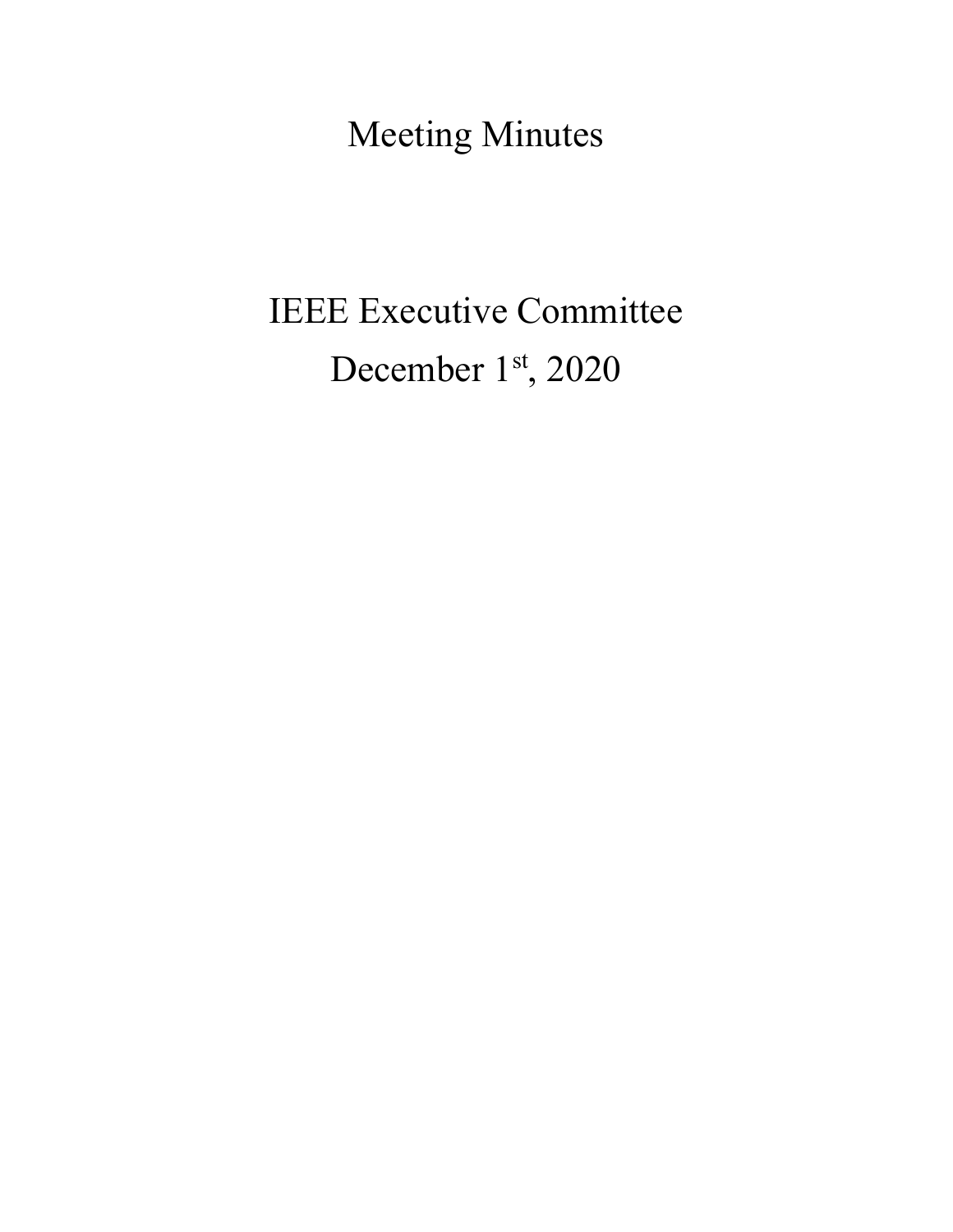

University of Saskatchewan IEEE Student Branch Meeting minutes for Sept 29, 2020 Page 2 of 6

## 1. CALL MEETING TO ORDER

Motion: Braeden Second: Leo

# 2. CALL FOR QUORUM

| <b>ABSENT</b> | <b>PRESENT</b>   | <b>POSITION</b>                   | <b>MEMBER</b>          | <b>SIGNATURES</b> |
|---------------|------------------|-----------------------------------|------------------------|-------------------|
|               | $\boldsymbol{x}$ | Chair*                            | Alexandria Shields     |                   |
|               |                  |                                   | (Lexie)                |                   |
|               | $\boldsymbol{x}$ | Vice Chair*                       | Jonathan Tu            |                   |
|               | $\mathbf{x}$     | Finance Director*                 | Rafeh Khan             |                   |
|               | $\mathbf{x}$     | Academic Director*                | Devin Ramaswami        |                   |
|               | $\mathbf{x}$     | Social Director*                  | Leo Blocka             |                   |
|               | X                | <b>Public Relations Director*</b> | <b>Austin Grismer</b>  |                   |
|               | $\mathbf{x}$     | McNaughton Director*              | Braeden Leisler        |                   |
|               |                  | <b>Illumination Director*</b>     | N/A                    |                   |
|               | $\mathbf{x}$     | Community Outreach Director*      | Nate Berzolla          |                   |
|               | X                | Grad. Banquet Director*           | <b>Riley Stevenson</b> |                   |
|               |                  | <b>Robotics Coordinator</b>       | N/A                    |                   |
|               | $\mathbf{x}$     | Discord Manager                   | Alex Bechtold          |                   |
| X             |                  | Grad. Student Rep.                | Logan Markewich        |                   |
|               | $\mathbf{x}$     | Second Year Rep.                  | Gedeon Isezerano       |                   |
|               | X                |                                   | Hasin Raihan           |                   |
|               | $\mathbf{x}$     | Third Year Rep.                   | Alex Bechtold          |                   |
|               | $\boldsymbol{x}$ |                                   | Drew Johnston          |                   |
|               | $\mathbf{x}$     | Fourth Year Rep.                  | Dayne Gawley           |                   |
|               | X                |                                   | Dayton Haubrich        |                   |

\* Indicates Officer positions entitled to vote and compose the "Executive Committee".

Executive Meetings are only to be attended by Executive members, the Class Representative Committee and any non-Executive individual(s) invited by the Branch Chair for official purposes (Constitution Article 9, Section 2).

Quorum for any Executive meeting is two-thirds of the Executive. No motions can be passed without quorum. With quorum, all motions may be passed by simple majority vote (Constitution Article 9, Section 4).

# 3. Accept meeting minutes from last meeting

Motion: Riley Result: Pass Against:0 Abstain: 0 For: 7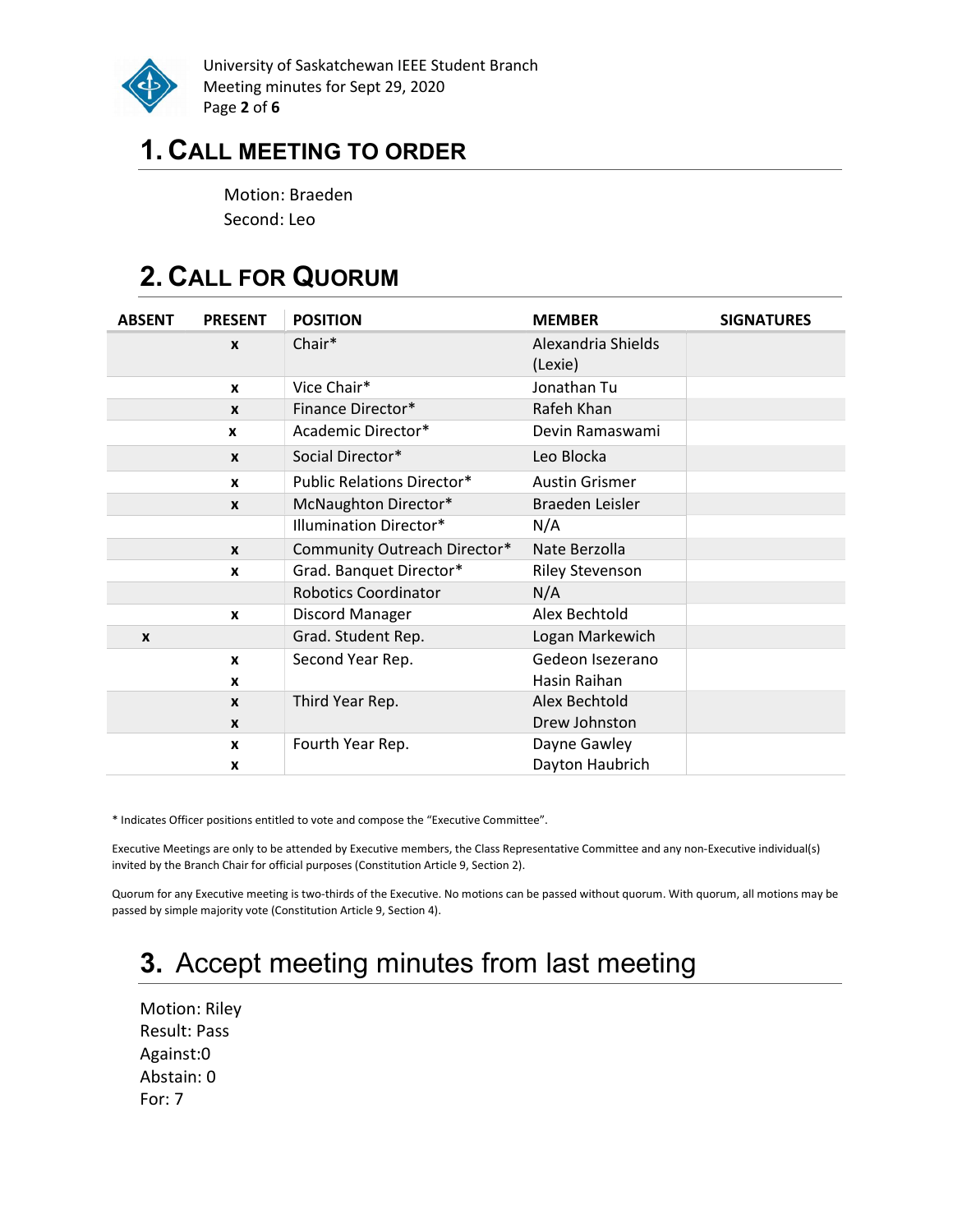

### 4. NEW BUSINESS

4.1. Executive Items

#### **Chair**

- Sweater Sales  $-2019 2020$ 
	- o All clothing sales from last year have been delivered out
- **Siemens** 
	- o They emailed Johanson
	- o They are interested in an info session in January
- **NSS AGM** 
	- $\circ$  This Thursday (Dec 3<sup>rd</sup>)
- **Illumination** 
	- o In process of getting the signing authority to the Financial Director
- Mental Health<sup>\*</sup> discussion section
	- $\circ$  Johanson is on board with this idea
	- o Idea Including Professors their own mental health/ how the year is going survey too
- Gave McNaughton key to Rory

#### Vice Chair

Give reps ability to edit google documents/sheets etc

#### Financial Director

- Reimbursement to Lexie for discord boosts (13+2) of \$94.59
	- o Motion: Leo
	- o Result: Pass
	- o Against:0
	- o Abstain:0
	- o For:8
- **Lexie's Discords boosts -\$94.59 CAD** 
	- o Nov 23 \$72.59CAD 13 server boosts
	- o 55.36 USD --- \$17.23 difference
	- $\circ$  \$4.77 CAD 2 boosts
- **Clothing Sale is very close to live** 
	- o Shipping, \$25
	- o Else can do a pick-up Saskatoon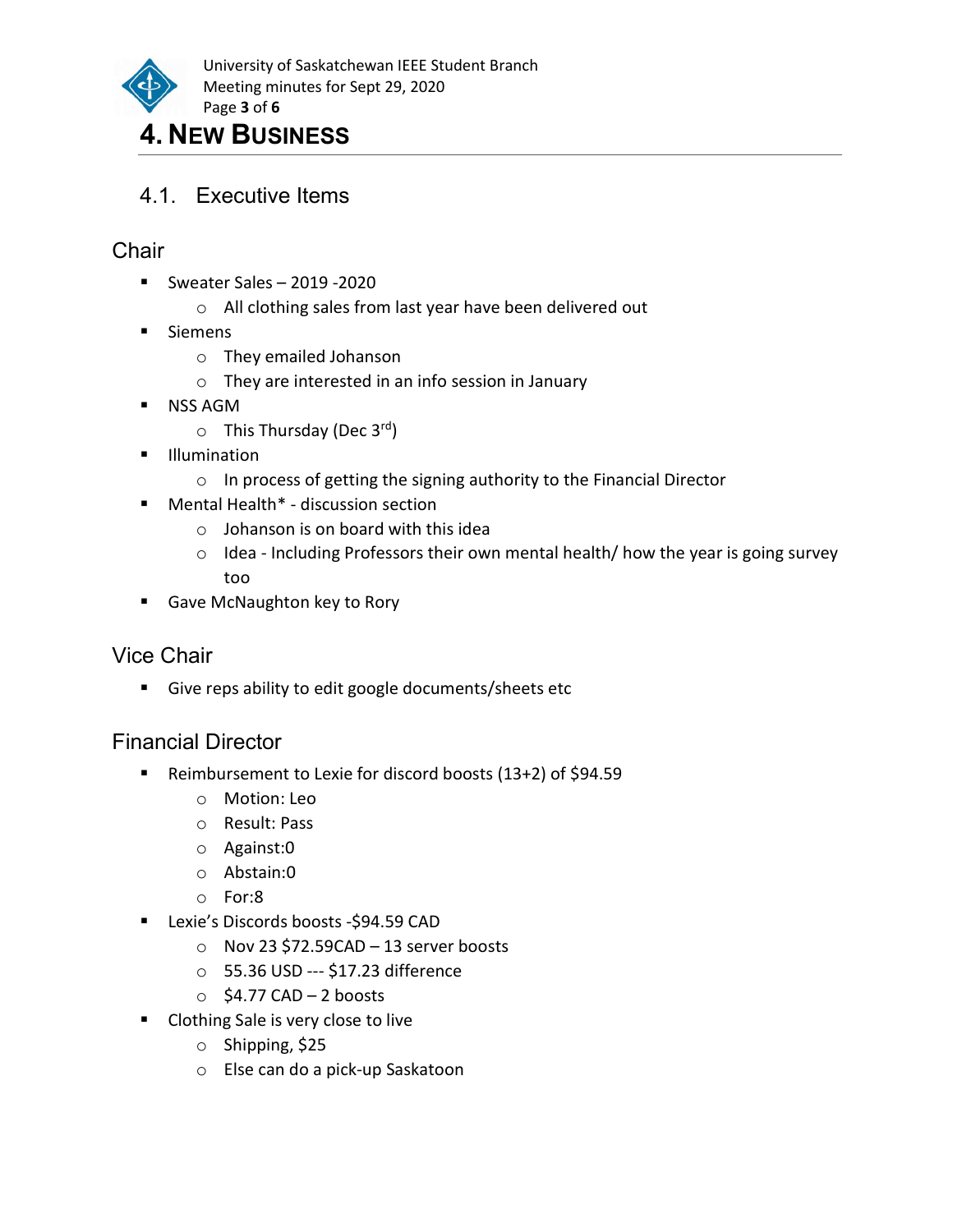

University of Saskatchewan IEEE Student Branch Meeting minutes for Sept 29, 2020

#### Academic Director

**Tutors are lined up** 

Page 4 of 6

- o Zhongru for EE221
- o Chris + Lars for EE265
- o Still need to get the days that work for them

#### Social Director

- **Last social event night this Friday** 
	- o Among us/ Jack box/ movies
- **Big Brothers Big Sisters** 
	- o We are still waiting on a few items
	- $\circ$  Stuff is in Niagara Falls, should arrive from Dec 4th–9<sup>th</sup>
	- o Picture
		- Reuse Dayne's Santa photo
- Exec Christmas party  $-$  Dec 19
	- o There is a google sheets to fill out for the gift exchange

#### Public Relations Director

**EXTERGHTM** Last weekly update for this upcoming week

#### McNaughton Director

■ Nothing to report

#### Illumination Director

Community Outreach Director

■ Nothing to report

#### Graduation Banquet Director

- **USESF** 
	- $\circ$  Idea adding grad specific items
- Need to see how many  $4^{th}$  years are going to come to grad if its online
	- o Will send out a survey around January
- They want us to invite Grad Alumni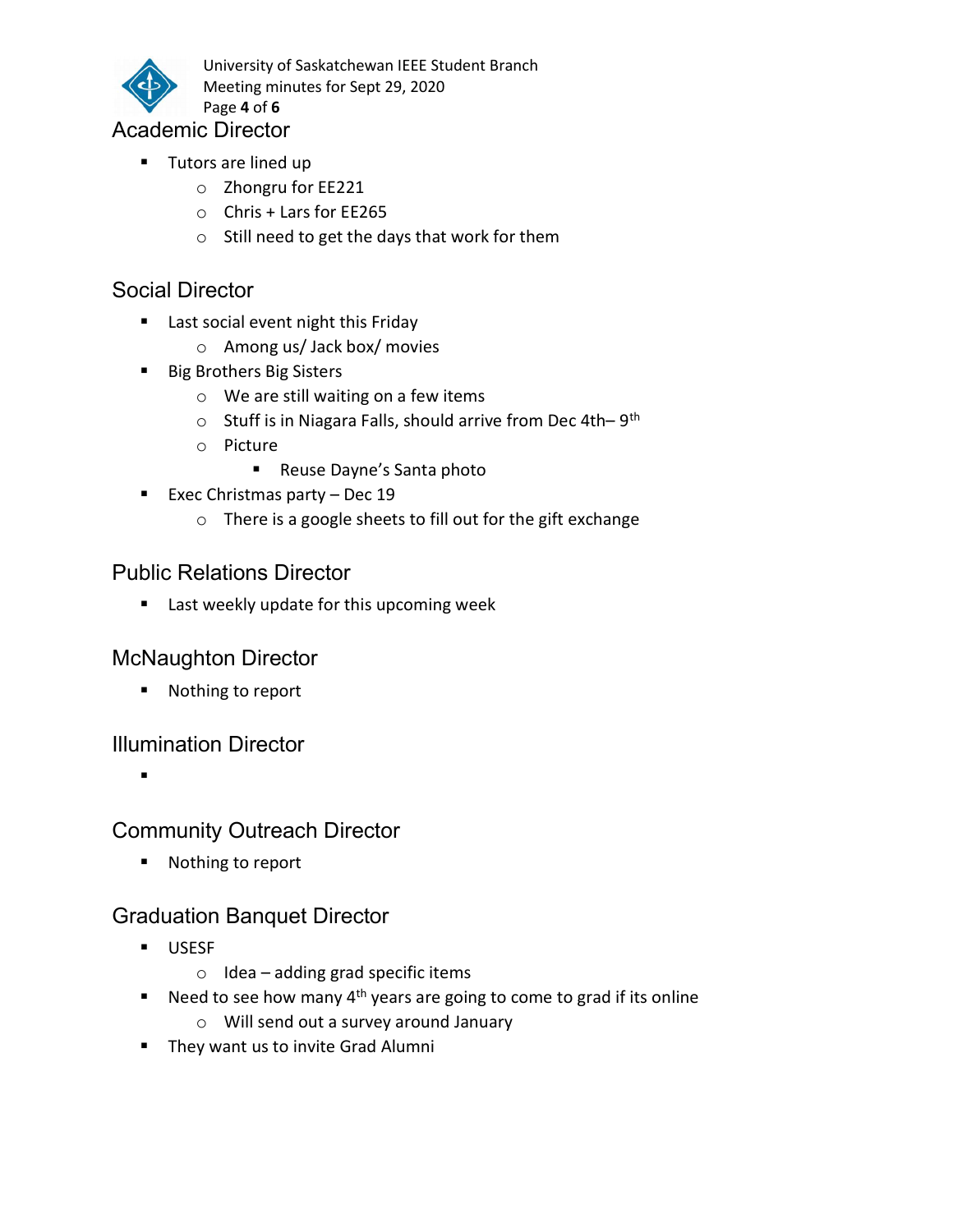

University of Saskatchewan IEEE Student Branch Meeting minutes for Sept 29, 2020 Page 5 of 6

### SPECIAL COMMITTEE ITEMS

#### Social Committee

- Next movie probably for January
- Can add movie night survey to weekly email

#### Discord Manager

- Welcome and Rules page is created
- Motion to implement the Welcome and Rules page
	- o Motion: Alex
	- o Result: Pass
	- o Against: 0
	- o Abstain: 0
	- o For: 8
- Created the deleted chat log
- Warnings are implemented
	- o ?warn @name "reason"
	- o Only voting exec can do this
- Added trivia bot
- Added mental health channel
	- o Educational text channel

# STUDENT REPRESENTATIVE COMMITTEE ITEMS

#### Graduate Student Representative

■ Not present

#### Second Year Representative

**Nothing to Report.** 

#### Third Year Representative

■ Nothing to Report.

#### Fourth Year Representative

■ Nothing to Report.